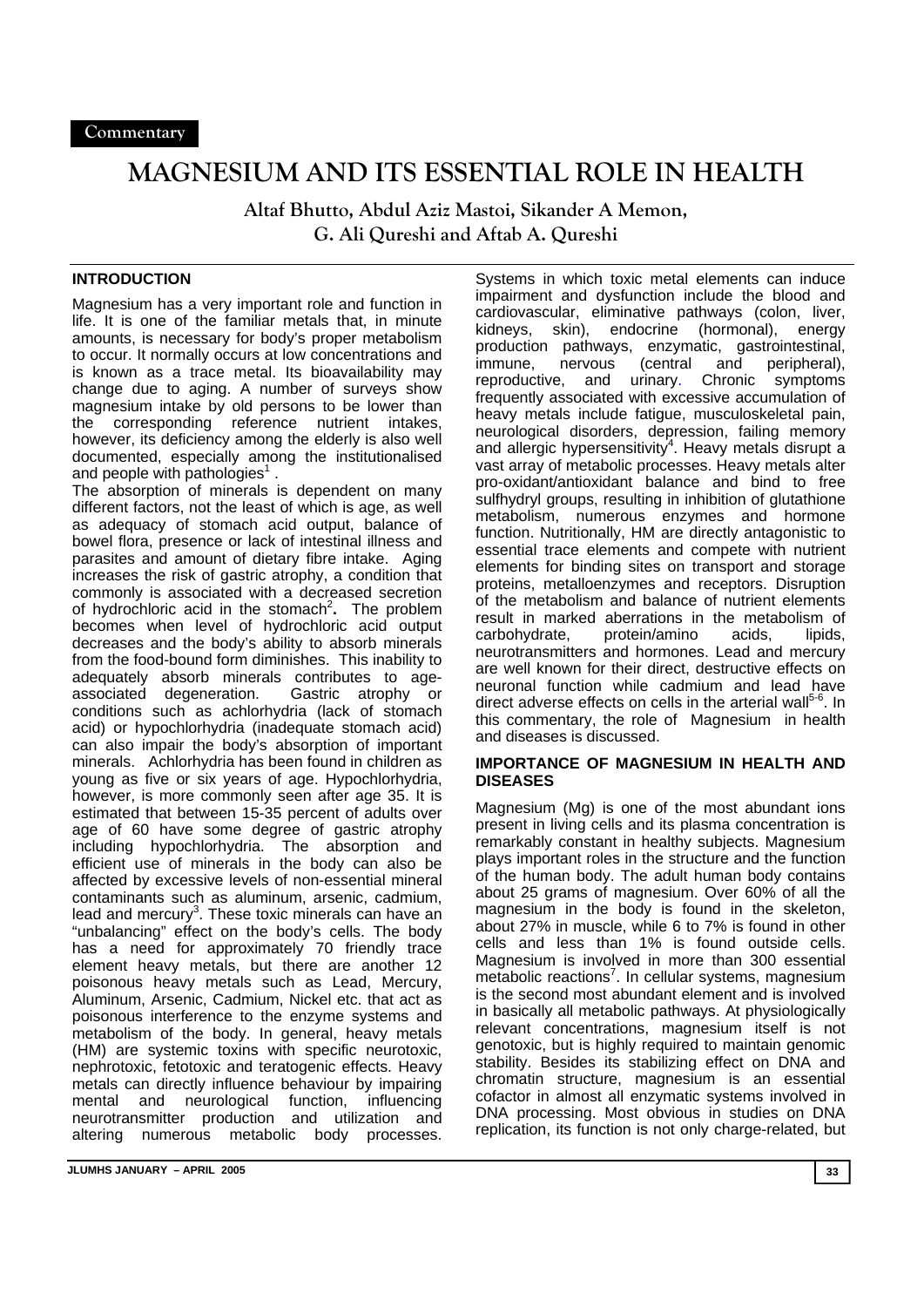#### *Magnesium and health*

very specific with respect to the high fidelity of DNA synthesis. Furthermore, as essential cofactor in nucleotide excision repair, base excision repair and mismatch repair magnesium is required for the removal of DNA damage generated by environmental mutagens, endogenous processes and DNA replication. Intracellular magnesium concentrations are highly regulated and magnesium acts as an intracellular regulator of cell cycle control and apoptosis<sup>8</sup>.

The metabolism of carbohydrates and fats to produce energy requires numerous magnesium-dependent chemical reactions. Magnesium is required by the adenosine triphosphate (ATP) synthesizing protein in mitochondria. ATP, the molecule that provides energy for almost all metabolic processes exists primarily as a complex with magnesium (MgATP). Magnesium is required at a number of steps during the synthesis of nucleic acids (DNA and RNA) and proteins. A number of enzymes participating in the synthesis of carbohydrates and lipids require magnesium for their activity. Glutathione, an important antioxidant requires magnesium for its synthesis. Magnesium plays a structural role in bone, cell membranes and chromosomes<sup>9</sup>. Magnesium is also required for the active transport of ions like potassium and calcium across cell membranes. Through its role in ion transport systems, magnesium affects the conduction of nerve impulses, muscle contraction and the normal rhythm of the heart. Cell signaling requires MgATP for the phosphorylation of proteins and the formation of the cell signaling molecule, cyclic adenosine monophosphate (cAMP). cAMP is involved in many processes including the secretion of parathyroid hormone (PTH). Calcium and magnesium levels in the fluid surrounding cells affect the migration of a number of different cell types. Such affects on cell migration may be important in wound healing<sup>10</sup>. Plasma and intracellular Mg concentrations are tightly regulated by several factors. Among them, insulin seems to be one of the most important. *In vitro* and *in vivo* studies have demonstrated that insulin may modulate the shift of Mg from extracellular to intracellular space. Intracellular Mg concentration has also been shown to be effective in modulating insulin action (mainly oxidative glucose metabolism), offset calcium-related excitation-contraction coupling and decrease smooth cell responsiveness to depolarizing stimuli. A poor intracellular Mg concentration, as found in noninsulin-dependent diabetes mellitus (NIDDM) and in hypertensive patients may result in a defective tyrosine-kinase activity at the insulin receptor level and exaggerated intracellular calcium concentration. Both events are responsible for the impairment in insulin action and a worsening of insulin resistance in noninsulin-dependent diabetic and hypertensive patients. By contrast, in NIDDM patients daily Mg administration, restoring a more

appropriate intracellular Mg concentration contributes to improve insulin-mediated glucose uptake. The benefits deriving from daily Mg supplementation in NIDDM patients are further supported by epidemiological studies showing that high daily Mg intake is predictive of a lower incidence of NIDDM. A growing body of studies suggest that intracellular Mg may play a key role in modulating insulin-mediated glucose uptake and vascular tone<sup>11</sup>.

## **NUTRIENT INTERACTIONS**

High doses of zinc in supplement form appear to interfere with the absorption of magnesium. Large increases in the intake of dietary fiber have been found to decrease magnesium utilization in experimental studies<sup>12</sup>. However, the extent to which dietary fiber affects magnesium nutritional status in individuals with a varied diet outside the laboratory is not clear. Dietary protein may affect magnesium absorption. The active form of vitamin D (calcitriol) may increase the intestinal absorption of magnesium to a small extent. However, magnesium absorption does not seem to be calcitriol-dependent as is the absorption of calcium and phosphate. High calcium intake has not been found to affect magnesium balance in most studies. Inadequate blood magnesium levels are known to result in low blood calcium levels, resistance to PTH and resistance to some of the effects of vitamin  $D^{13}$ .

## **DEFICIENCY AND TOXICITY**

Magnesium deficiency in healthy individuals who are consuming a balanced diet is quite rare because magnesium is abundant in both plant and animal foods and because the kidneys are able to limit urinary excretion of magnesium when intake is low. Prolonged diarrhea, Crohn's disease, malabsorption syndromes, surgical removal of a portion of the intestine and intestinal inflammation due to radiation may all lead to magnesium depletion. Diabetes mellitus and long-term use of certain diuretics may result in increased urinary loss of magnesium $14$ . Poor dietary intake, gastrointestinal problems and increased urinary loss of magnesium may all contribute to magnesium depletion, which is frequently encountered in alcoholics. Several studies have found that elderly people have relatively low dietary intakes of magnesium<sup>15</sup>. Because intestinal magnesium absorption tends to decrease and urinary magnesium excretion tends to increase in older individuals, suboptimal dietary magnesium intake may increase the risk of magnesium depletion in the elderly. Magnesium deficiency causes renal complications<sup>16</sup>. The appearance of several diseases is related to its depletion in the human body. In radiotherapy as well as in chemotherapy, especially in treatment of cancers with Cis-platinum, hypomagnesaemia is observed. The site effects of